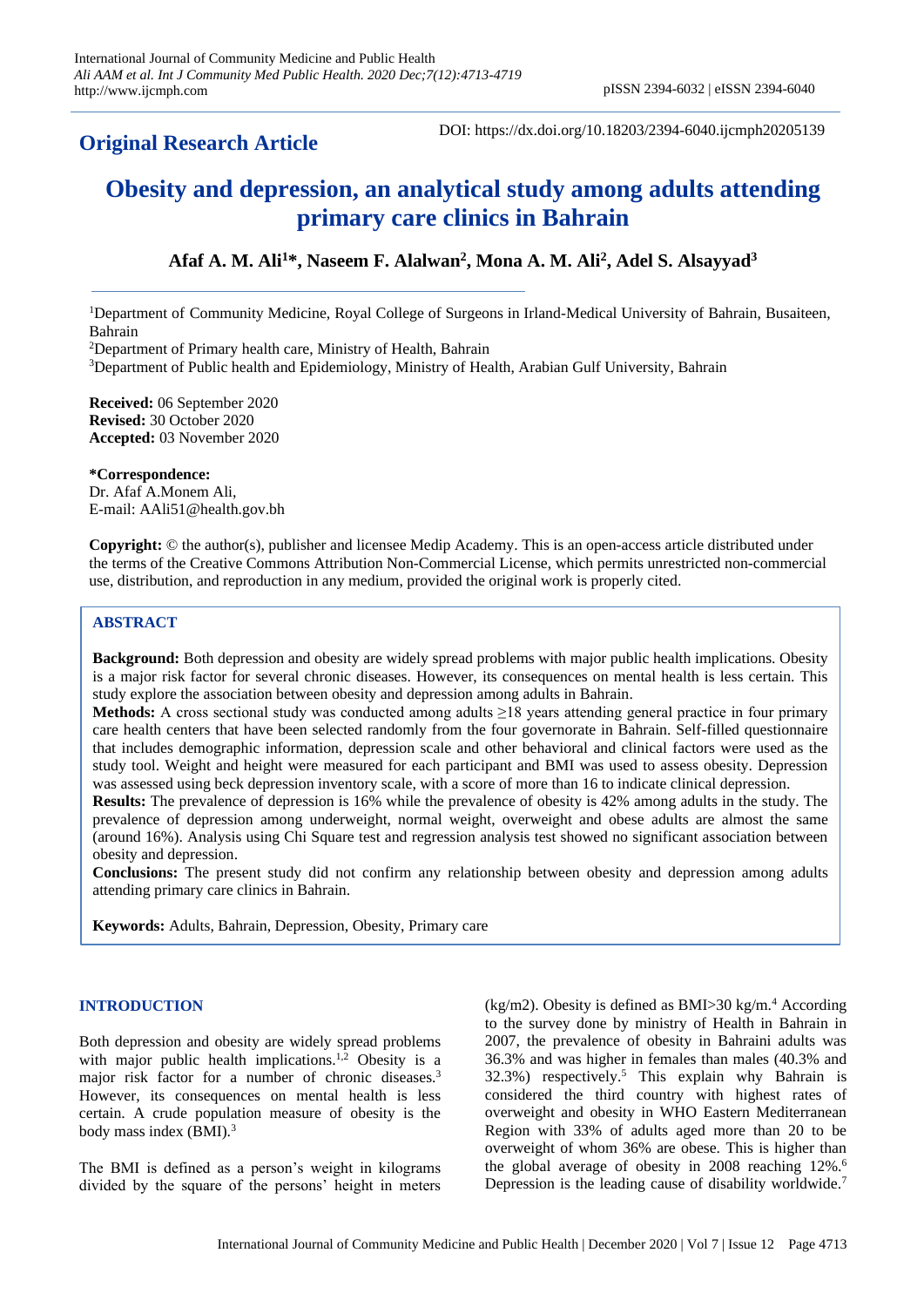Chronic medical problems increase the prevalence of depression.<sup>8</sup>

In Bahrain, the prevalence of depression in people with many chronic diseases was studied. A study done in 2009 showed the prevalence of depression among diabetes patients attending diabetic clinics at primary care was 33.3%.<sup>9</sup> another study conducted in 2011 revealed that the prevalence of mild to severe depression among sickle cell disease patients was 58.5%.<sup>10</sup>

Worldwide, many studies tried to relate the association between obesity and depression, in which some approve, and others reject the association. In China, being overweight and having abdominal obesity by wide waist circumference is linked with a high risk of depression.<sup>11</sup> However, a study conducted in Yazd health centers in Iran in 2013 did not confirm any relationship between weigh and depression.<sup>12</sup> The association was studied in Australian General practice in 2014, but surprisingly weight and depression demonstrated a U shaped relationship with high prevalence of depression among underweight and obese patients.<sup>13</sup>

This is the first study to estimate the prevalence of depression in obese adults and address any association between obesity and depression in Bahrain.

#### **METHODS**

The study period was from February 2019 to January 2020. Sample size was calculated based on the expected prevalence of depression in obese patients in Bahrain that is 30% and the expected prevalence of depression in nonobese is 20%, using the power of 80% and significant level of 0.05 the sample size will be 586 (around 550- 600).

A cross sectional study was conducted in four primary health care centers. One health center was selected randomly from each of the four governorates in the kingdom of Bahrain. Halat Bu Maher health Centre from Muharraq governorate, Naim Health Centre from the Capital governorate, Jidhafs Health Centre from the Northern governorate and Engineer health Centre from the Southern governorate. The aim was to get around 150 participant from each health center.

Adults aged  $\geq$ 18 years presenting for general practice care at the above-mentioned health centers were approached. Verbal and written consent was taken from those who agreed to participate in the study. Non-Arabic-English readers and pregnant ladies were excluded.

Arabic and English versions of self-filled questionnaires were distributed to Arabic and English readers, respectively, who agreed to participate in the study. The questionnaire consists of three main sections: demographic data, clinical and behavioral characteristics and the Beck Depression Inventory Scale. Demographic

characteristics include: age, gender, marital status, educational level, financial level and employment. Clinical and behavioral characteristics include smoking status, alcohol, and history of chronic illness, history of psychiatric illness, use of medications and family history of depression.

Beck depression Scale (BDI-2) consists of 21 questions, each with four options with a score from 0 to 3. The sum of the answers gives a final score ranging from 0-63. Score of 16 was considered a cutoff point of depression as the same score was recommended to screen for depression in diabetes and in Parkinson disease, and post Myocardial infarction. 9,14-17

After receiving the questionnaire from the candidate, the height and weight were checked by the physician or the nurse. Weight was measured in Kilograms and height in Centimeters while wearing light clothes and no shoes using health center instrument. Body Mass Index (BMI) was calculated using weight/height/height formula and recorded in the questionnaire. A total sample of 550 were enrolled, 57 has been excluded from the study as the questionnaire were incompletely filled.

Data were analyzed using the SPSS program. Chi- Square test and logistic regression analysis were used to identify the significance of the association between depression and other factors including obesity. P-value was considered significant if ≤0.05.

# **RESULTS**

In this study 493 patients were evaluated. The ages of patients range from 18-91 years and 54% are within the age range of 18-35. Female constitute 61% of the sample. The majority were Bahraini (86.3%). Almost three quarter of the sample were married (75.5%), the other quarter were either single, divorced or widowed. Employees are around 57% and university graduates are 56% (Table 1).



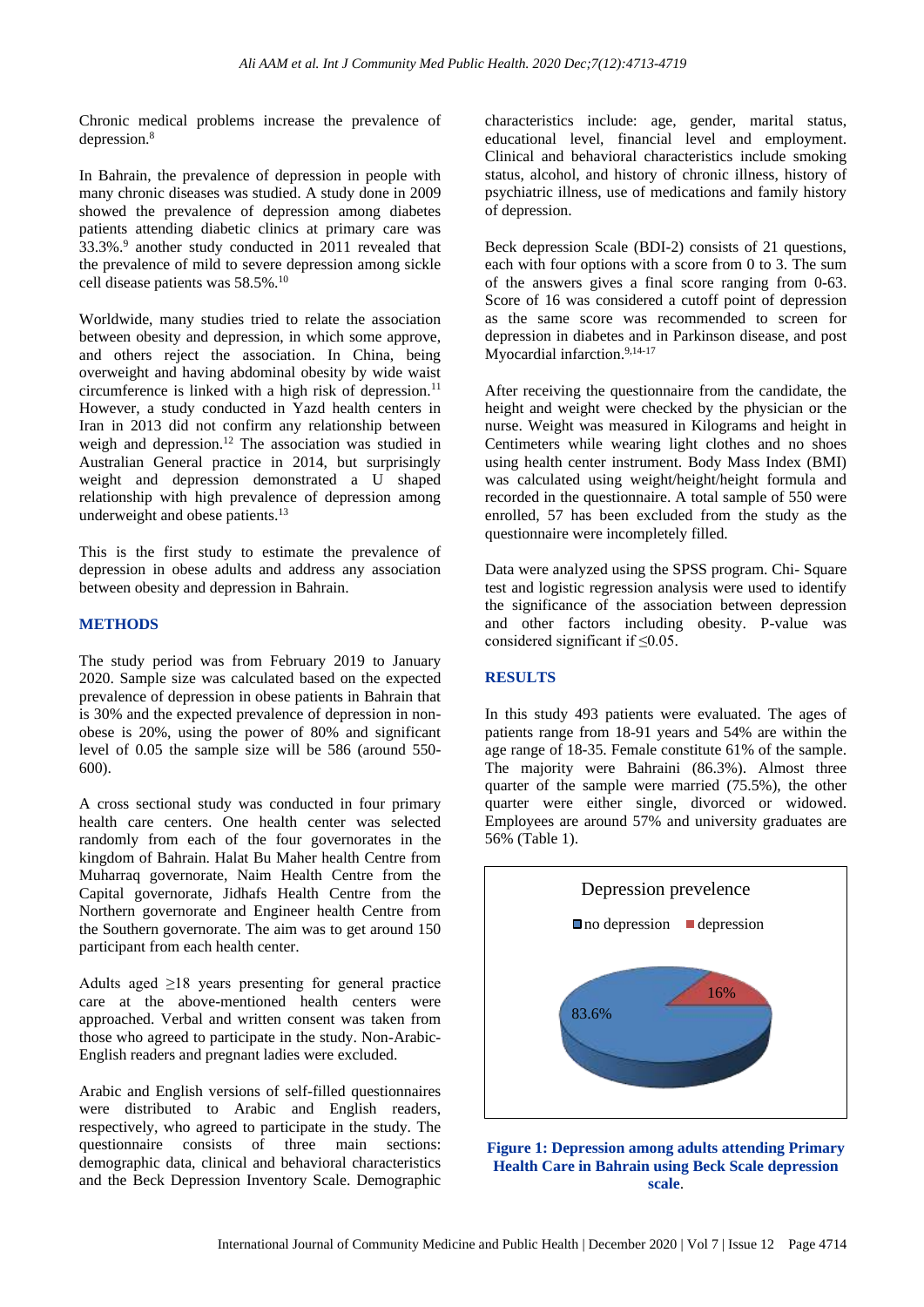| <b>Characteristics</b> |                                     | <b>Number</b> | Percentage |
|------------------------|-------------------------------------|---------------|------------|
|                        |                                     | (n)           | $(\%)$     |
| Age                    | $18-35$ years                       | 247           | 54         |
|                        | $36-50$ years                       | 167           | 34.80      |
|                        | $>50$ years                         | 67            | 11.20      |
|                        | Male                                | 192           | 38.60      |
| Gender                 | Female                              | 304           | 61         |
| Nationality            | Bahraini                            | 430           | 86.30      |
|                        | Non-Bahraini                        | 67            | 13.50      |
| Marital<br>status      | Married                             | 376           | 75.50      |
|                        | Not married                         | 116           | 23.30      |
| Occupation             | Working                             | 285           | 75.20      |
|                        | Not working                         | 207           | 41.60      |
| Education              | Secondary<br>certificate or<br>less | 212           | 42.60      |
|                        | University<br>graduate or<br>higher | 281           | 56.40      |
| Financial<br>status    | 400 BD or less                      | 124           | 24.90      |
|                        | 401-999 BD                          | 180           | 36.10      |
|                        | 1000 BD or<br>more                  | 78            | 15.70      |

# **Table 1: Demographic characteristics of adults attending primary health care in Bahrain.**

# **Table 2: Clinical and behavioral characteristics of adults attending primary health care in Bahrain.**

| <b>Characteristics</b> |                | <b>Number</b><br>(n) | <b>Percentage</b><br>(%) |
|------------------------|----------------|----------------------|--------------------------|
|                        | Yes            | 76                   | 15.30                    |
| Smoking status         | N <sub>0</sub> | 422                  | 84.70                    |
|                        | Yes            | $\overline{4}$       | 0.80                     |
| Alcohol                | N <sub>0</sub> | 494                  | 99.20                    |
| History of             | Yes            | 146                  | 29.30                    |
| Chronic disease        | No.            | 352                  | 70.70                    |
| Medication             | Yes            | 129                  | 25.90                    |
|                        | N <sub>0</sub> | 369                  | 74.10                    |
| History of             | Yes            | 62                   | 12.40                    |
| psychiatric<br>illness | No             | 435                  | 87.30                    |
| <b>Family history</b>  | yes            | 35                   | 7                        |
| of depression          | No             | 460                  | 92.40                    |

The behavioral and medical characteristics of participants are shown in (Table 2). Smokers accounts for only 15% of the participants. The majority (99%) claims that they don't drink alcohol. While 29% of the sample had history of chronic disease, only 25% are on regular medication. When asking patients if they have ever been told by their physician to have a psychiatric disease including anxiety,

depression, OCD or schizophrenia, only 12% answered yes.

In this study sample, the prevalence of obesity is 42%, while over weight is 26.9%. On the other hand, the prevalence of people with normal BMI is 27.5% and underweight is 3.4% (Table 3). Among the 493 adults who answered the Beck Scale Questionnaire, 81 (16%) only scored more than 16 which is the cutoff point for clinical depression. beck scale mean was 8.6 (Figure 1).

#### **Table 3: Body mass index characteristics of adults attending primary health care in Bahrain.**

| BMI                     | <b>Number</b><br>(n) | <b>Frequency</b><br>$(\%)$ |
|-------------------------|----------------------|----------------------------|
| Underweight $($ < 18.5) | 17                   | 3.4                        |
| Normal (18.5-24.9)      | 136                  | 27.5                       |
| Overweight (25-29.9)    | 133                  | 26.9                       |
| Obese $(\geq 30)$       | 20 I S               | l 97                       |

On assessing the relationship between depression and demographic characteristics, we found that married people and those who have a job are less likely to have depression which was significant statistically, whereas all other parameters have not. (p-value.0.009, 0.003 respectively) (Table 4).

Likewise, among clinical and behavioral characteristics, only family history of depression (p-value.0.043) and history of psychiatric illness (p-value.0.000) were strongly associated with depression (Table 5).

The prevalence of depression among underweight, normal weight, overweight and obese adults are almost the same (around 16%) with a p-value of 0.95. although the percentage of depressed people are little higher in obese compared to normal adults (17.4% to 16.5%) this difference is not statistically significant (Table 6).

Crude and adjusted odd ratio were calculated for the association between depression and other factors. We found that marital status and positive history of psychiatric illness had a statistically significant association with depression both in univariate and multivariate analysis, while positive history of chronic disease is significant if the odd ratio is adjusted only. Moreover, the adjusted odd ratio for BMI is 0.86 CI (0.43-1.76) that confirms no significant association between obesity and depression (Table 7).

In summary, using both Chi Square test and regression analysis test, no significant association between obesity and depression was documented.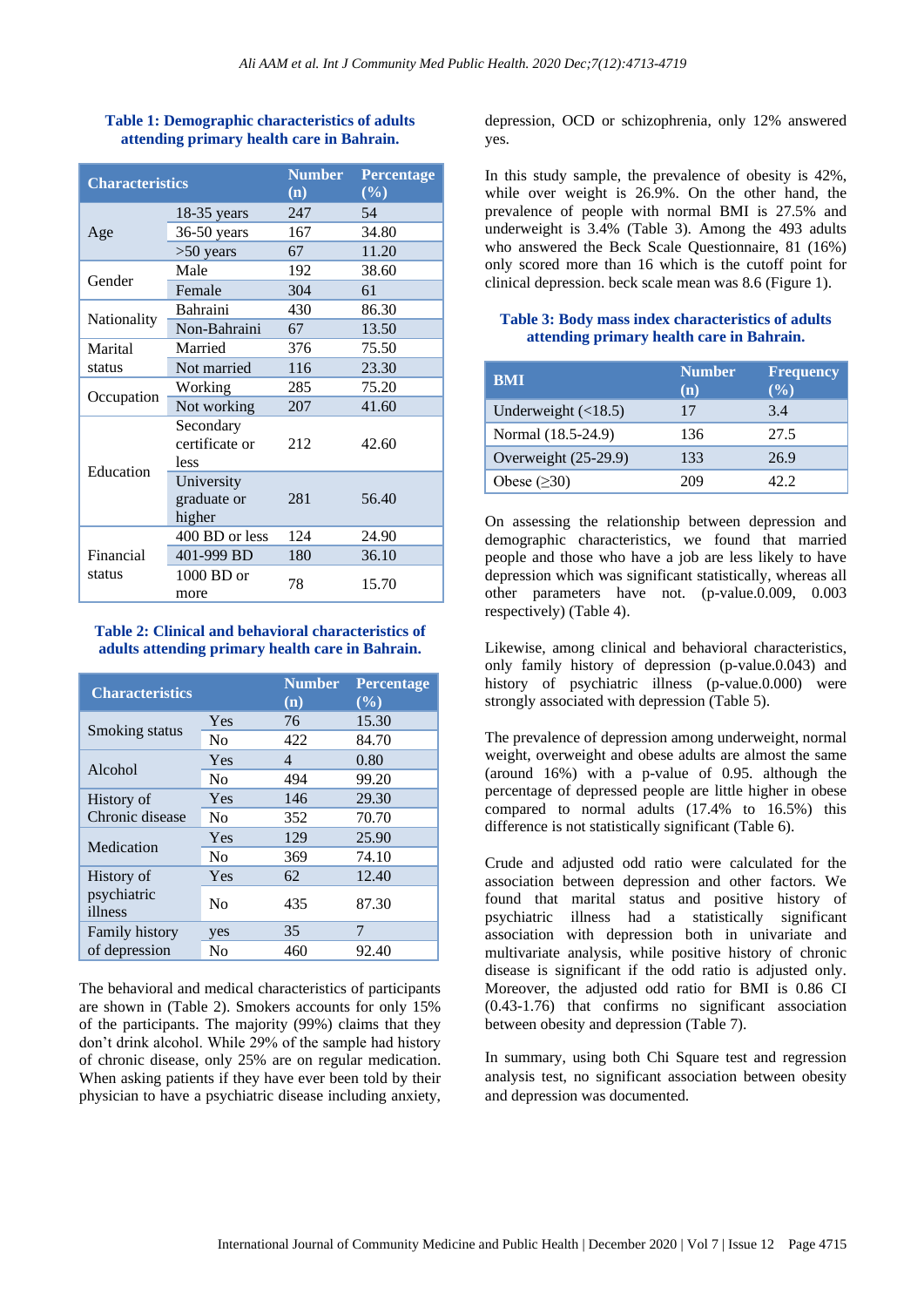| Demographic data      | <b>Characteristics</b>          | <b>No depression</b><br>N(%) | <b>Depression</b><br>$N(\%)$ | P value* |
|-----------------------|---------------------------------|------------------------------|------------------------------|----------|
| Gender                | Male                            | 164(86.3)                    | 26(13.7)                     |          |
|                       | female                          | 246(81.7)                    | 55(18.3)                     | 0.182    |
| Nationality           | Bahraini                        | 356 (83.6)                   | 70 (16.4)                    |          |
|                       | Non-Bahraini                    | 56 (84.8)                    | 10(15.2)                     | 0.793    |
| <b>Marital</b> status | Married                         | 320 (75.8)                   | 53 (14.2)                    |          |
|                       | Not married                     | 86 (75.4)                    | 28(24.6)                     | 0.009    |
| Occupation            | Working                         | 248 (87.6)                   | 35(12.4)                     |          |
|                       | Not working                     | 159 (77.9)                   | 45(22.1)                     | 0.004    |
| Education             | Secondary or less               | 169(80.1)                    | 42(19.9)                     |          |
|                       | University and higher education | 238 (85.9)                   | 39(14.1)                     | 0.087    |
| Financial status      | 400 BD or less                  | 100(82.6)                    | 21(17.4)                     |          |
|                       | 401-999 BD                      | 151 (84.4)                   | 28(15.6)                     | 0.143    |
|                       | 1000 BD or more                 | 72 (92.3)                    | 6(7.7)                       |          |

# **Table 4: Demographic data association with depression among adults attending primary health care in Bahrain.**

\* P value of Chi-Square test

# **Table 5: Clinical and behavioral characteristics association with depression among adults attending primary health care in Bahrain.**

| <b>Characteristics</b>         |                | <b>No depression</b><br>N(%) | <b>Depression</b><br>N(%) | P value* |
|--------------------------------|----------------|------------------------------|---------------------------|----------|
| Smoking                        | Yes            | 60(78.9)                     | 16(21.1)                  | 0.237    |
|                                | N <sub>o</sub> | 352 (84.4)                   | 65(15.6)                  |          |
| Alcohol                        | Yes            | 3(75)                        | 1(25)                     | 0.642    |
|                                | N <sub>o</sub> | 409 (83.6)                   | 80(16.4)                  |          |
| Chronic disease                | Yes            | 121 (82.9)                   | 25(17.1)                  | 0.788    |
|                                | No             | 291 (83.9)                   | 56(16.1)                  |          |
| Disability                     | Yes            | 2(33.3)                      | 4(66.7)                   | 0.261    |
|                                | No             | 79 (16.2)                    | 408 (83.8)                |          |
| Medication                     | Yes            | 104(80.6)                    | 25(19.4)                  | 0.293    |
|                                | N <sub>o</sub> | 308 (84.6)                   | 56 (15.4)                 |          |
| Family history of depression   | <b>Yes</b>     | 25(71.4)                     | 10(28.6)                  | 0.041    |
|                                | No             | 385 (84.6)                   | 70(15.4)                  |          |
| History of psychiatric illness | Yes            | 39(62.9)                     | 23(37.1)                  | 0.000    |
|                                | N <sub>0</sub> | 373(86.7)                    | 57(13.3)                  |          |

# **Table 6: BMI and depression among Adults attending primary health care in Bahrain.**

| <b>BMI</b>                | <b>Depression</b><br>N(% | No depression<br>$N(\%)$ | P value <sup>*</sup> |
|---------------------------|--------------------------|--------------------------|----------------------|
| Underweight $(\leq 18.5)$ | 15(83.30)                | 3(16.70)                 |                      |
| Normal (18.5-24.9)        | 111 (83.50)              | 22(16.50)                |                      |
| Overweight (25-29.9)      | 113 (85)                 | 20(15)                   | 0.955                |
| Obese $(\geq 30)$         | 171 (82.60)              | 36 (17.40)               |                      |

P value of chi-square test.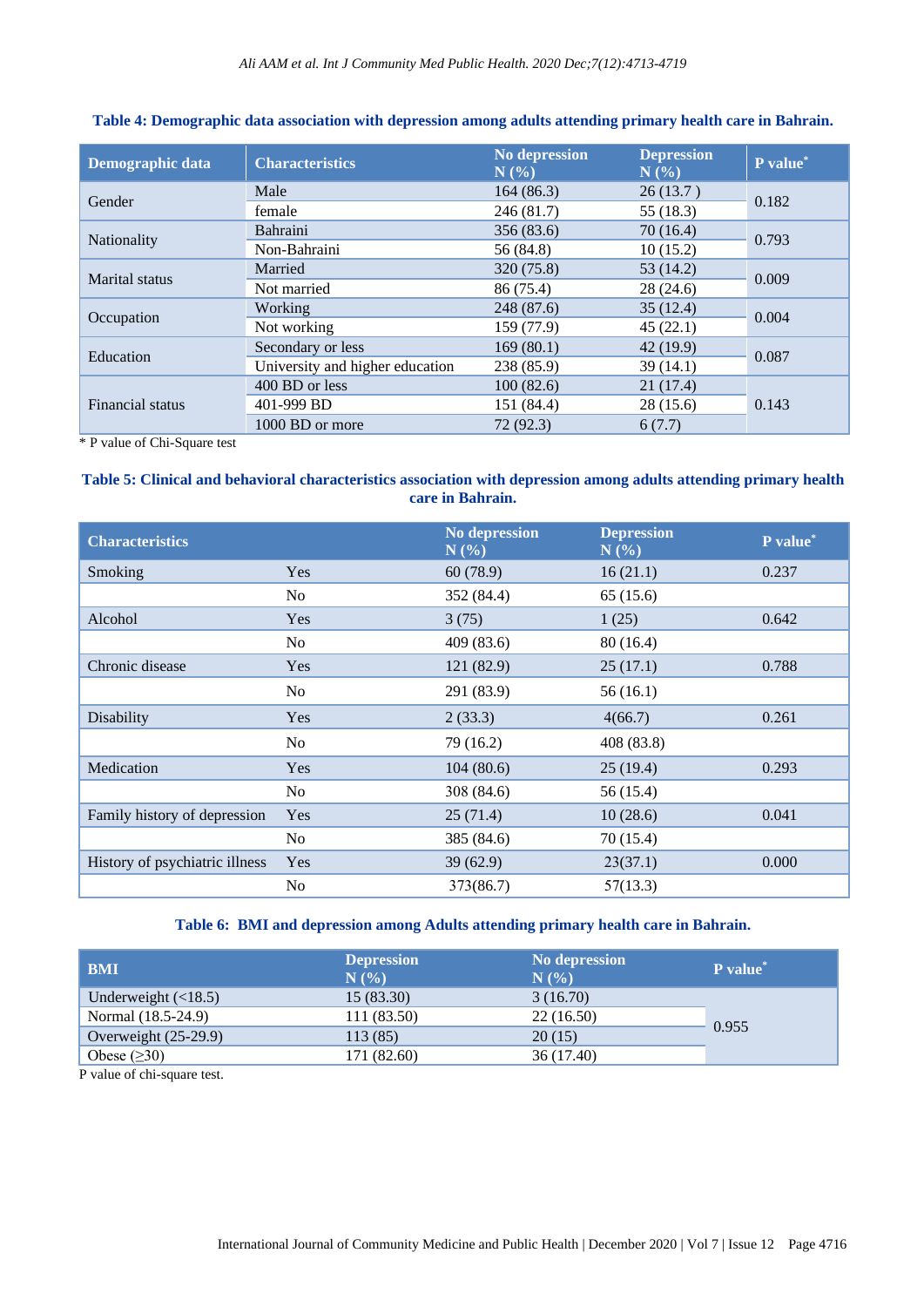# **Table 7: Multivariate analysis.**

|                                                             | <b>Crude OR</b>     | <b>Adjusted OR</b>  |
|-------------------------------------------------------------|---------------------|---------------------|
| Demographic data                                            | $(95\% \text{ CI})$ | $(95\% \text{ CI})$ |
| Gender                                                      | $1.41(0.85-2.34)$   | $1.78(0.82 - 3.87)$ |
| (female vs. male)                                           |                     |                     |
| Nationality                                                 | $0.90(0.44-1.86)$   | $0.95(0.35-2.54)$   |
| (non-Bahraini vs. Bahraini)                                 |                     |                     |
| Marital status                                              | $0.50(0.30-0.85)$   | $0.42(0.21-0.86)$   |
| (married versus no spouse)                                  |                     |                     |
| Occupation<br>(working vs. not working)                     | $0.49(0.30-0.81)$   | $0.56(0.27-1.18)$   |
| Education                                                   |                     |                     |
| (university certificate or more vs. secondary certificate   | $0.65(0.40-1.06)$   | $1.41(0.62 - 3.20)$ |
| or less)                                                    |                     |                     |
| Financial status                                            | $0.68(0.45-1.04)$   | $0.74(0.44-1.23)$   |
| Smoking                                                     | $1.44(0.78-2.66)$   | 2.11 (0.90-4.94)    |
| (smoking vs. not smoking)                                   |                     |                     |
| Alcohol                                                     | $1.70(0.17-16.59)$  | $0.98(0.06-13.96)$  |
| (alcoholic vs. nonalcoholic)                                |                     |                     |
| Chronic disease                                             |                     |                     |
| (positive history of chronic disease vs. no history of      | $1.07(0.64-1.80)$   | $0.30(0.09-0.99)$   |
| chronic disease)                                            |                     |                     |
| medication                                                  | $1.32(0.78-2.22)$   | $2.78(0.93 - 8.30)$ |
| (history of medication use vs. no medication use)           |                     |                     |
| History of psychiatric illness                              | $3.85(2.14-6.93)$   | $3.56(1.50-8.48)$   |
| (history of psychiatric illness vs. no psychiatric illness) |                     |                     |
| Family history of depression                                |                     |                     |
| (family history of depression vs. no family history of      | $2.20(1.01-4.78)$   | $1.62(0.47-5.52)$   |
| depression)                                                 |                     |                     |
| BMI (score of 25 and more vs. score of less than 25)        | $0.98(0.58-1.64)$   | $0.87(0.43-1.76)$   |

# **DISCUSSION**

This study is the first study in the Gulf region to assess the association between two common conditions in primary care, obesity and depression.

The study results show that more than two-third of adults are either obese or overweight. The exact prevalence of obesity is 42.2%, overweight 26.9%, normal BMI 27.5% and underweight is 3.4%. The prevalence of depression is 16%. The prevalence of depression among underweight, normal weight, overweight and obese adults are almost the same around 16% (p-value.0.95).

The study results indicated that obesity is not related to depression. This is similar to a survey conducted by Askari et al. in adults attending health centers in Iran, in which depression rate among obese and normal weight individuals showed no significant differences.<sup>12</sup> It might be due to the similarity of the population characteristics between the two populations.

Our results differ from others which suggest a significant relationship between obesity and depression. This difference is mainly due to the complexity of cofactors affecting both depression and obesity as well as the cultural, social and genetic variability in different

population. Most of these surveys confirm the relationship among certain group characteristics. In instance, many of studies suggest an association between obesity and depression among women rather than men.18- 20

One descriptive analytical study in Ahvaz city confirms the relationship among female adolescents.<sup>21</sup> Therefore, including the age group of less than 18 years in our study may change our findings. Furthermore, an association was identified in women with class 3 obesity and large waist circumference.<sup>19</sup> That's why we think that if assessing abdominal obesity was used in our study by measuring waist circumference and/or waist hip ratio, an association might be documented. We found studies that suggest a strong association between obesity and depression only among those with higher socioeconomic status.<sup>20,22</sup>

In this study, an association was significant between depression and marital status, unemployment, presence of other psychiatric illness and family history of depression. The same result was found in a study in United State in 2004 in which greater odds of depression were found in unmarried and those with positive family history of depression.<sup>23</sup> However, in a study conducted in Kazakhstan, they found a relationship between depressive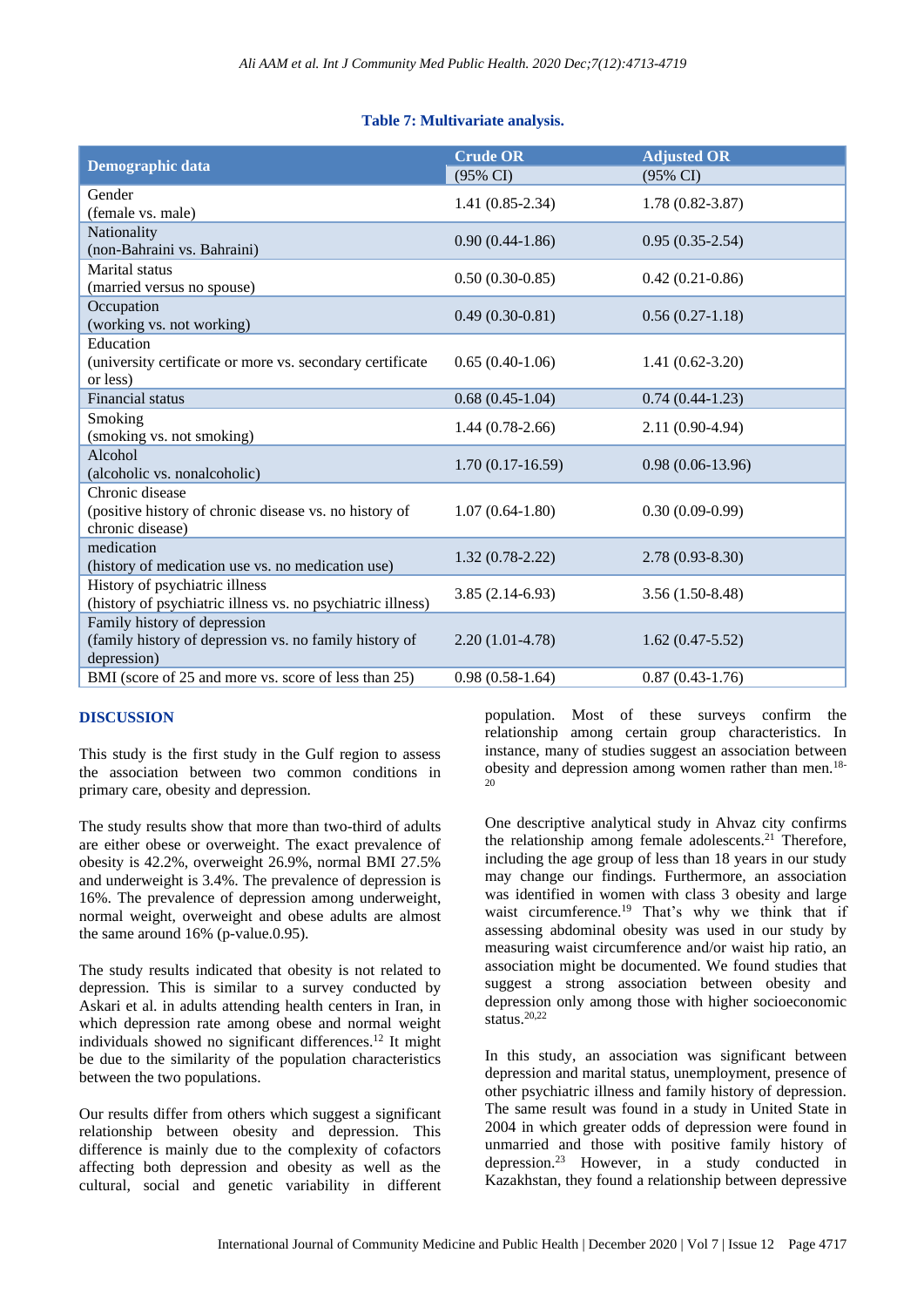symptoms and history of chronic diseases but not with marital status or employment.<sup>24</sup> A health survey in Canada reveled that lower education and lower income were significantly related to increase risk of depression which was not positive in our study.<sup>25</sup>

There are some limitations of the current study. First, the diagnosis of clinical depression is not objective, it relies on the patients themselves on determining the presence of depression through answering the Beck Scale personally. Second, categorizing depression into mild-moderate and sever was not done, this might have an association with degrees of obesity (class 1, class 2 and class 3) as seen in other studies.

Because the study is cross sectional, no causation can be tested. Hence, a longitudinal observational study might be needed to assess such relationship between obesity and depression. Putting in mind to assess obesity using scales other than BMI like waits circumference.

#### **CONCLUSION**

Awareness of the above results by all family physicians working at primary health care in Bahrain, leads to better screening for depression among all adults attending primary care clinics regardless of their weight (body mass index) in order not to miss depression among normal and underweight adults.

*Funding: No funding sources Conflict of interest: None declared Ethical approval: The study was approved by the Institutional Ethics Committee*

# **REFERENCES**

- 1. Mathers CD, Loncar D. Projections of global mortality and burden of disease from 2002 to 2030. PLoS Med. 2006;3(11):442.
- 2. Murray CJ, Lopez AD. Alternative projections of mortality and disability by cause 1999-2020; global burden of disease study. Lancet. 1997;349(9064):1498-504.
- 3. World Health Organization. Obesity. Available at https://www.who.int/topics/obesity/en/. Accessed 30 November 2019.
- 4. World Health Organization. BMI classification. Europe. Available at www.euro.who.int/en/healthtopics/disease-prevention/nutrition/a-healthylifestyle/ body-mass-index-bmi. Accessed 30 November 2019.
- 5. Alsayyad J, Omran A. National non-communicable diseases risk factor survey 2007 Kingdom of Bahrain. Ministry of Health. 2010:41.
- 6. World Health Organization. Nutrition clinics help tackle obesity in Bahrain. 2014. Available at https://www.who.int/features/2014/bahrain-tackleobesity/en/. Accessed on 2 December 2019.
- 7. World Health Organization. Depression 2017 available at https:// www. who. int/ mental\_ health/management/depression/en/. Accessed 2 December 2019.
- 8. Leon A, Olfson M, Broadhead W, Barrett JE, Blacklow RS, Keller MB, et al. Prevalence of mental disorders in primary care: implications for screening. Arch Fam Med. 1995;4(10):857-61.
- 9. Nasser J, Habib F, Hasan M, Khalil N. Prevalence of depression among people with diabetes attending diabetes clinics at primary health settings. Bahrain Medical Bulletin. 2009;31:3.
- 10. Hajeri A, Saleh L, Ali M, Alkowari S, Langawi J. Prevalence of depression among patients with sickle cell disease in Bahrain. J Bahrain Med Soc. 2017;29(3):41-7.
- 11. Cui J, Sun X, Li X, Ke M, Sun J, Yasmeen N, et al. Association between different indicators of obesity and depression in adults in Qingdao, China: a cross sectional study. Front Endocrinol. 2018;9:549.
- 12. Askaria J, Hassanbeigi A, Khosravi H, Malek M, Hassanbeigi D, Pourmovahed Z, et al. The relationship between obesity and depression. Elsevier. 2013;84:796-800.
- 13. Carey M, Small H, Yoong S, Boyes A, Bisquera A, Fisher R. Prevalence of comorbid depression and obesity in general practice: a cross sectional study. Br J Gen Pract. 2014;64(620):122-7.
- 14. Lustman PJ, Clouse RE, Griffith LS, Carney RM, Freedland KE. Screening for depression in Diabetes using the Beck Depression Invnetory. Psychosomatic Med. 1997;59:24-31.
- 15. Tilburg M, Georgiades A, Surwit R. Depression in type 2 Diabetes. In: Feinglos MN. Bethel MA. (Eds), type 2 Diabetes Mellitus: an Evidence-Based approach to Practical Management, Humana Press, USA, 2008:403-412.
- 16. Leentjens AFG, Verhey FRJ, Luijckx GJ, Troost J. The validity of the Beck Depression Inventory as a screening and diagnostic instrument for depression in patients with Parkinsons disease. Movement Disorder. 2000;15(6):1221-4.
- 17. Huffman JC, Doughty CT, Januzzi JL, Pirl WF, Smith FA, Fricchione GL. Screening for major depression in post myocardial infarction patients: operating characteristics of the Beck Depression Inventory -2. Int J Psychiatry Med. 2010;40:187-97.
- 18. Wit D, Luppino L, Straten A, Penninx B, Zitman F, Cuijpers P. Depression and obesity: a meta-analysis of community based studies. Psychiatry Res. 2010;178:230-5.
- 19. Keddie AM. Association between severe obesity and depression: results from the National Health and Nutrition Examination Survey, 2005-2006. Preventing Chronic Dis. 2011;8(3):57.
- 20. Scott KM, Bruffaerst R, Simon GE, Alonso J, Angermeyer M, Girolamo G, et al. Obesity and mental disorders in general population: results from the world mental health surveys. Int J Obesity. 2008;32:192-200.